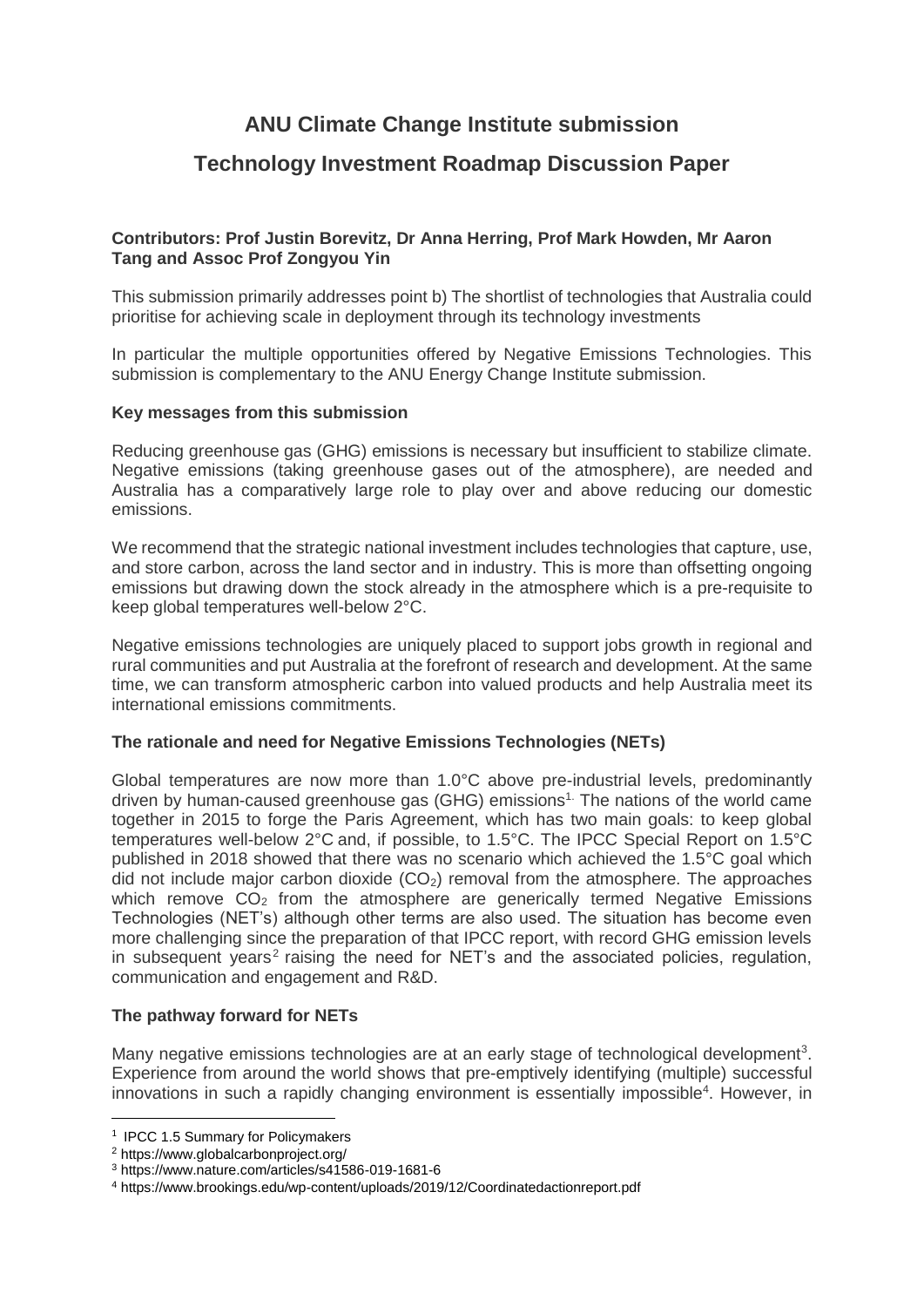these early stages where uncertainty is high, governments can greatly increase the chance of successful commercialisation of NETs by creating a consistent and predictable environment for innovation and technological development. A reliable regulatory environment, that successfully balances broad safety nets and dedicated support when specific technologies show promise to meet Roadmap goals (in accordance with conditional technology neutrality<sup>5</sup>), is recommended to leverage private sector investment and innovation.

Strong industrial, regional, or political bases of support are also factor in decision-making<sup>6</sup>. Investment in areas which have clear benefit for specific constituencies is the first step to building winning coalitions<sup>7</sup> of robust technology and climate policy. But many negative emissions technologies lack sufficient technological development for actor preferences to be clear and concrete. Using roadmap goals to prioritise technologies or sectors which can potentially provide material benefits and connecting key technologies with industry or consumer actors can bridge the gap between innovation supply and innovation adoption.

There are a number of options to create a wide but sufficiently specialised innovation landscape. Technological roadmaps can articulate visions and priorities, which then shape directions of innovation. Emphasising the potential of a new suite of material benefits (for instance, mineral carbonation providing a competitive alternative to cement) introduced by negative emissions would also incentivise broad but material benefit oriented innovation. In addition, funding for demonstration projects or public procurement in smaller, early applications can demonstrate material benefits for private sector actors, without private sector actors having to take on initial experimentation risks. Building negative emissions innovator networks and promoting knowledge sharing, similar to initiatives like the Canberra Innovation Network or ARENA's A-Lab, can greatly accelerate learning processes.

## **Early stage technologies: carbon-based polymers**

One recommended early stage carbon capture and utilisation technology that warrants investment is carbon-based polymer manufacture. These materials can be made by natural sunlight and water, and reliable, affordable catalysts that convert atmospheric  $CO<sub>2</sub>$  to valueadded reusable materials. Manufacture has the dual benefits of capturing a waste product (CO2) and storing it in simple reusable solid materials (carbon-based polymers) with uses as varied as packaging, surface coatings, adhesives, and different functional devices. The global polymers market is estimated to reach around \$ 546 billion in 2020 and is projected to reach \$693 billion by 2025<sup>8</sup>.

Both materials and manufacturing are targeted with up-scalability, price-affordability and environmental-sustainability, with practical applications. The  $CO<sub>2</sub>$ -to-reusable solids strategy will enable net  $CO<sub>2</sub>$  reduction from our air and great economic benefit.

Investment is required to advance materials science, catalysis, polymerization, carbonization and scalable manufacturing technologies to make large scale manufacture a reality. To enable Australia to be globally competitive and take a leading role in this important field, it will be critical to develop a national technology incubation programme supporting technology development from level 1 to 5 of The Technology Readiness Level (TRL) in laboratories, prior to commercialization.

**.** 

<sup>5</sup> ANU Energy Change Institute response

<sup>6</sup> <https://www-sciencedirect-com.virtual.anu.edu.au/science/article/pii/S0959378011000185>

<sup>7</sup> <https://science-sciencemag-org.virtual.anu.edu.au/content/349/6253/1170.full>

<sup>8</sup> (https://www.businesswire.com/news/home/20200424005177/en/Global-Polymers-Market-2020-2025---Type)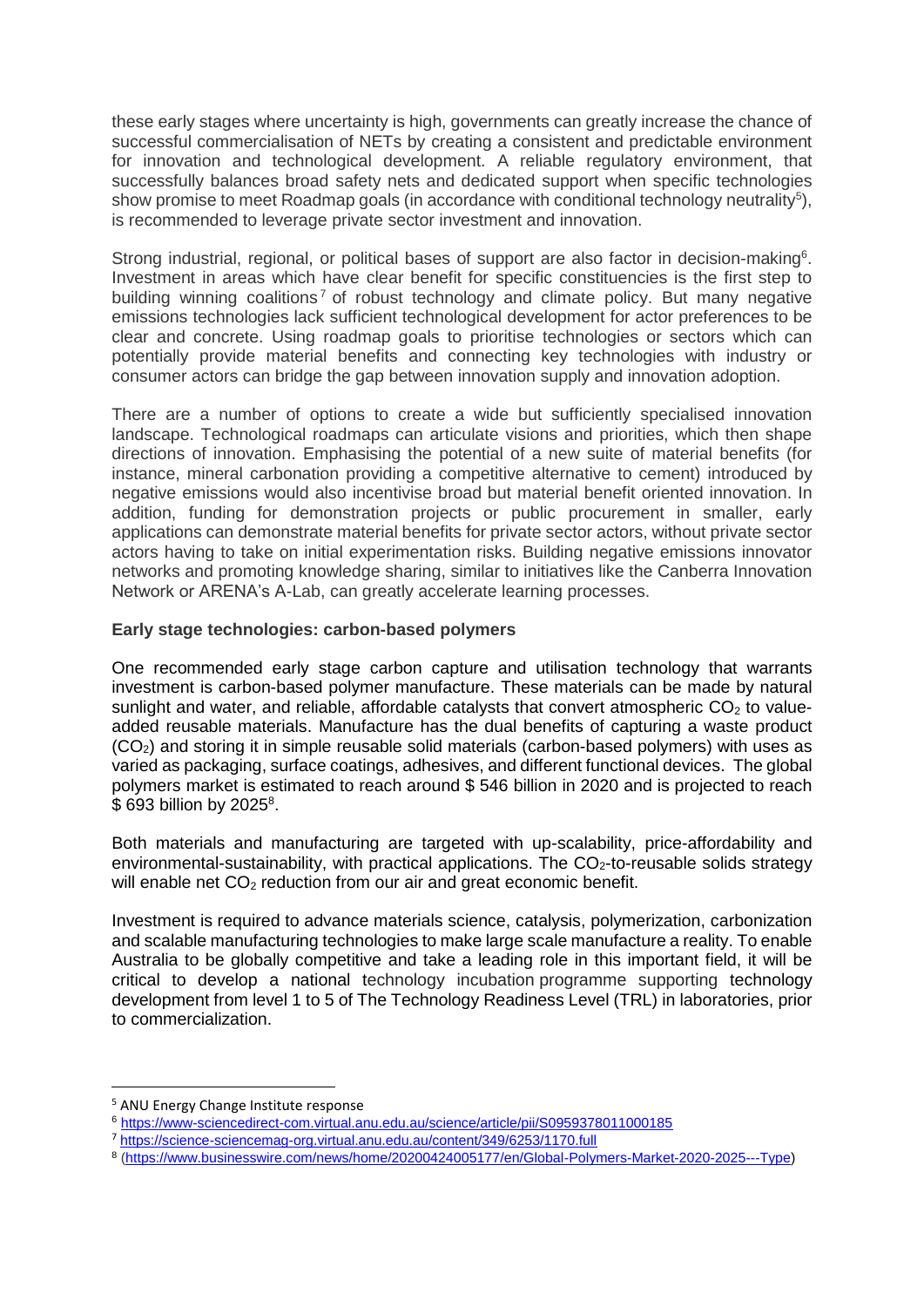## **Agriculture, Ecosystems & land use: Storing carbon in soil, storing carbon in vegetation**

Protecting existing carbon rich ecosystems and sustaining productive farmland by reducing emissions are key opportunities that cannot be neglected. While these practices remove  $CO<sub>2</sub>$ from the atmosphere, they are not (strictly speaking) negative emission technologies but complementary solutions.

Regenerative Agriculture, including enhanced pasture diversity/**silvopasture**, managed rotational grazing (livestock productivity), pasture cropping, soil microbial amendments, perennial crops, alley farming and **agroforestry** are all emerging genetic and precision management farm technologies that can draw large amounts of carbon from the atmosphere into vegetation and soils, while improving farm yields of food, fodder, fibre and soil fertility. Additional carbon use and storage technologies include **landscape rehydration** to capture, spread and hold water, **re-mineralization** to boost soil alkalinity and nutrition via enhanced weathering of crushed basalt rock dust, and **biochar** to permanently store residual biomass below ground. These technologies have all been proven individually at pilot scale and development is necessary to integrate them and establish economic commercial feasibility. [

Furthermore, when not economically viable to regenerate farmland, including low productivity areas within existing farms, **ecosystem/catchment restoration** can be an attractive approach to build resilience and store carbon. This includes soil erosion repair/rehydration, farmer managed natural regeneration, feral animal control, and cool season burning, which together can also reduce losses and improve gains of carbon capture, use and storage. >300M hectares are available where these methods can be applied, with synergistic, multi layered capacity to draw up to  $1 \text{GtCO}_2/\text{y}$  from the atmosphere in good years. 100,000s of Rangers and regenerative farmer builders/farmers can be employed working to improve land value, natural capital, carbon and water services as well as farm products and biodiversity improvements.

In industry and energy, large opportunities exist for using carbon negative hydrogen<sup>9</sup> and ammonia production as fertilizer.

## **Industry-feedstocks/ industrial processes: Storing carbon in mineral forms, including alternative cements**

Australia has vast mineral reserves that provide a range of possibilities for carbon mineralization schemes. Mineral carbonation describes a suite of chemical and geochemical reactions wherein various metal substrates (typically calcium or magnesium-based) react with gaseous carbon dioxide  $(CO_2)$  to produce solid carbonates. Local access to mineral reserves also means Australia is well placed to become a global leader in these technologies, particularly those utilizing unique mineral feedstocks or process pipelines (e.g. use of solarthermal for raw mineral activation).

Mineral carbonation processes provide a dual benefit of reducing carbon dioxide build-up in the atmosphere, from both "disposal" and "utilization" perspectives. Depending on the source of the CO<sup>2</sup> and the particular process, mineral carbonation products range from low- or zeroemissions (which may be used to replace carbon-intensive products, e.g. Portland cement) to negative emissions. A recent global market analysis<sup>10</sup> indicates that  $CO<sub>2</sub>$ -based concretes and aggregates alone have potential to store  $5$  GTCO<sub>2</sub> per year with a potential annual revenue of

 $\overline{a}$ 

<sup>9</sup> https://www.nature.com/articles/s41558-018-0203-0

<sup>10</sup> https://deepblue.lib.umich.edu/handle/20